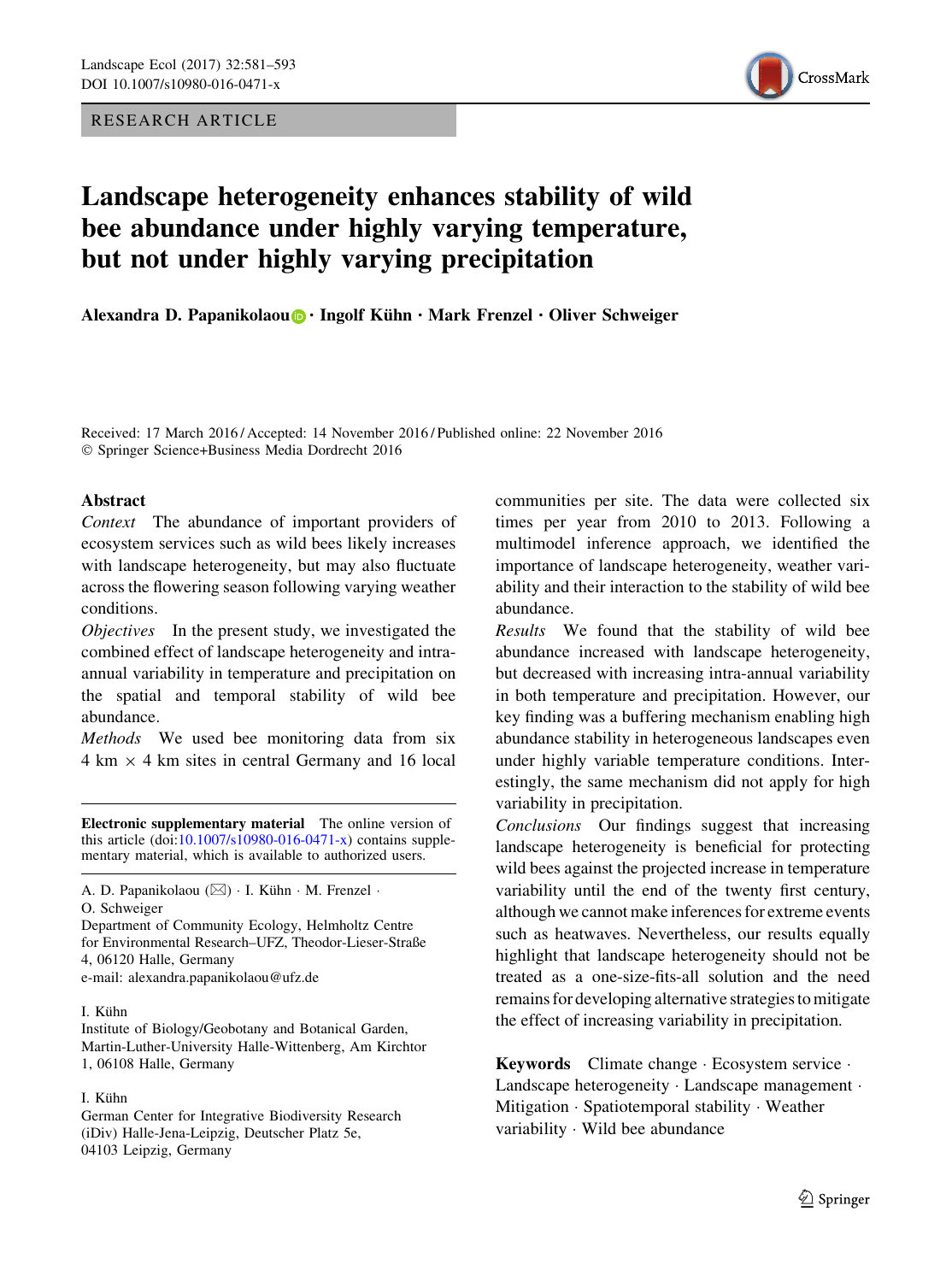## Introduction

Animal pollinators, mainly bees, contribute to the agricultural production of about 70% of leading crop species worldwide through the provision of the ecosystem service of pollination (Klein et al. [2007](#page-11-0)). The total economic value of insect pollination was found to exceed  $£150$  billion (Gallai et al. [2009](#page-10-0)), while Kleijn et al. [\(2015](#page-11-0)), using data from 53 studies, estimated the service provided by wild bees to be worth a mean of \$3251 per hectare of agricultural land, a value exceeding the respective service provided by managed honey bees. Additionally, wild bees have been shown to pollinate crops more effectively than honey bees (Garibaldi et al. [2013;](#page-10-0) Mallinger et al. [2015\)](#page-11-0), while the fluctuation in the abundance of common species, and not species richness, is the main factor determining successful pollination (Winfree et al. [2015](#page-12-0)).

Within this context, maintaining stability of wild bee abundance in time and space is crucial to sustain the continuous provision of the desired service. Two of the factors that may alter the stability of wild bee abundance are landscape heterogeneity and weather conditions. Landscape heterogeneity has been found to positively affect species richness and total abun-dance of pollinators (Rundlöf et al. [2008;](#page-11-0) Aguirre-Gutiérrez et al. [2015](#page-9-0); Winfree et al. [2015\)](#page-12-0). Additionally, it has been shown that landscape heterogeneity contributes to maintaining population stability of other insects like butterflies (Oliver et al. [2010\)](#page-11-0) and crickets (Kindvall [1996\)](#page-11-0). At the same time, bees respond to changes in weather conditions and several studies report alarming messages regarding the response of insect pollinators to climate change (e.g. Biesmeijer et al. [2006](#page-10-0); Bartomeus et al. [2013a;](#page-10-0) Kerr et al. [2015](#page-11-0)). Long-term changes as well as short-term fluctuations in temperature and precipitation can affect bees by impeding foraging (Blüthgen and Klein  $2011$ ) or by altering the provided floral rewards in time and space, resulting in reduced abundance of wild bees (Jha et al. [2013\)](#page-11-0).

Reduced or variable abundance of wild bees could jeopardise the provisioning of the pollination service across the flowering period of insect-pollinated crops, resulting in low or irregular pollen deposition, which could consequently lead to reduced or unstable crop yield (Klein [2009](#page-11-0); Garibaldi et al. [2011a](#page-10-0)). Spatial and temporal variability in pollination could translate into unsuccessful fertilisation at particular locations and periods, respectively (Garibaldi et al. [2011b](#page-10-0)). Considering the predicted reduction in the production of leading crops (Lobell et al. [2011](#page-11-0)) and the increasing preference for pollinator-dependent crops (Aizen et al. [2008\)](#page-10-0), disruptions in pollination could further compromise the quality and quantity of agricultural production posing a threat to food security (Jha et al. [2013\)](#page-11-0). Thus, the importance of strategies to safeguard the stability of abundant pollinator communities under weather variability becomes critical.

Pollinators and animal-mediated pollination are currently under pressure of several global change drivers, with climate change and landscape alteration among the most important ones (Gonzalez-Varo et al. [2013\)](#page-10-0). These drivers could synergistically affect pollination. For example, the impact of climate change (including warming, changes in precipitation patterns) is expected to be higher in homogeneous landscapes and lower in heterogeneous ones (Oliver and Morecroft [2014](#page-11-0)). Nevertheless, only few studies have been carried out on insects (e.g. Piessens et al. [2009;](#page-11-0) Oliver et al. [2013](#page-11-0), [2015\)](#page-11-0) and, consecutively, little is still known about interactive effects of different drivers on wild bees.

In the present study, we investigated whether landscape heterogeneity and intra-annual weather variability interactively affect the stability of wild bee abundance. We expected that highly varying weather conditions would detrimentally affect stability of wild bee abundance, but landscape heterogeneity would counterbalance this effect, supporting stable wild bee abundance across the flowering period. We assessed two aspects of stability (temporal, spatial) and, subsequently, combined them into one index. First, we assumed overall spatial stability to be beneficial (unrelated to temporal aspects). Less variation in bee abundance across space should lead to a constant level of pollination while high variation may lead to spatially varying pollination success. Second, we assume temporal stability to be beneficial (unrelated to spatial aspects), given that highly variable pollen deposition leads to reduced yield (Klein [2009](#page-11-0); Garibaldi et al. [2011a\)](#page-10-0). Third, stability in terms of both the temporal and the spatial aspect would be the most beneficial situation. For our analysis, we used data from a monitoring scheme in central Germany in order to assess how the stability of abundance is affected by different levels of intra-annual weather variability in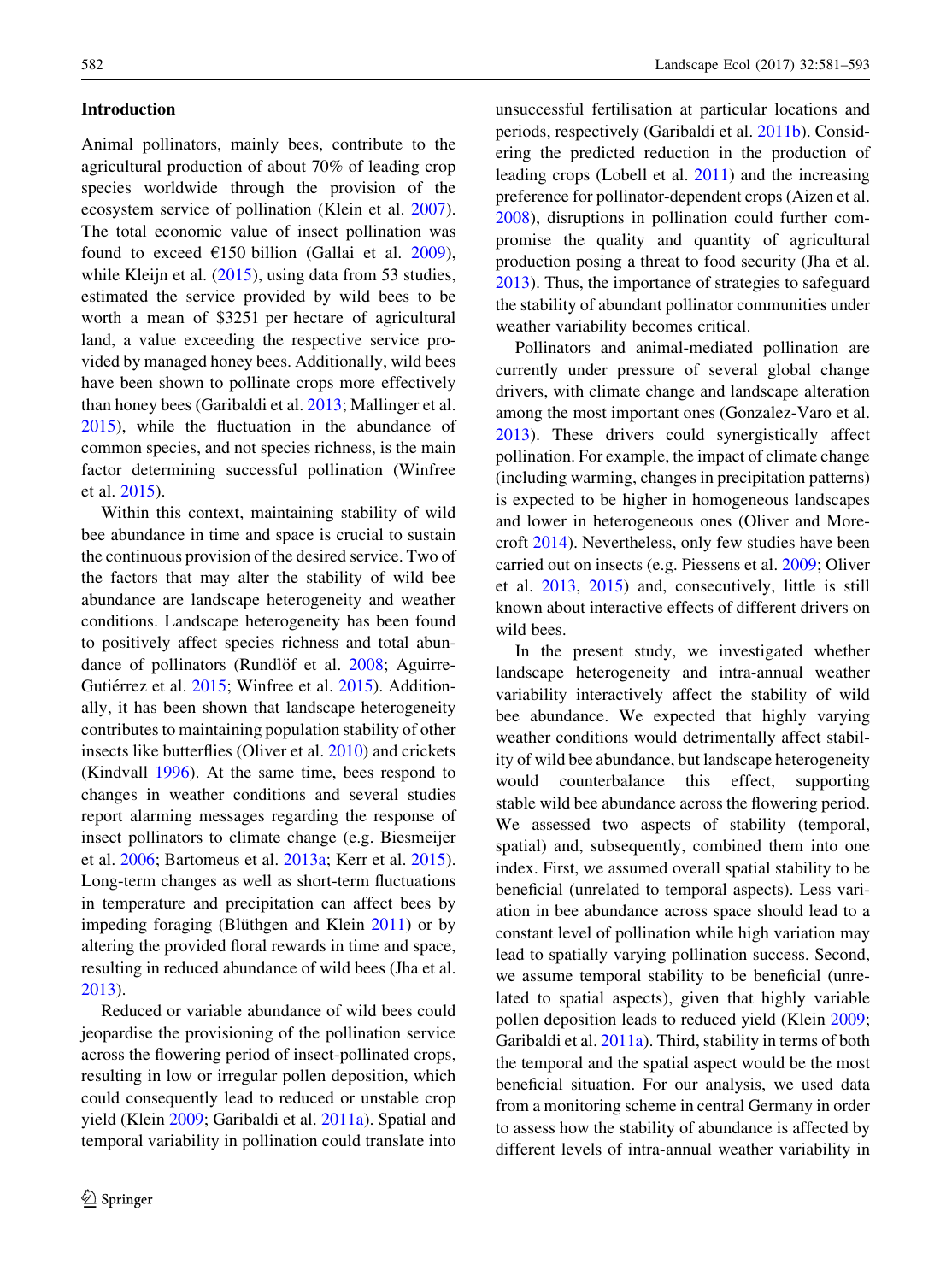different landscapes. Six agriculturally dominated sites and sixteen locations within each one of them were sampled six times per year from 2010 to 2013. Our analysis focused on the potential interactive effect between landscape heterogeneity and variability in temperature and precipitation on the combination of spatial and temporal abundance stability. Taking into account the projected future increase in weather variability and in frequency of extreme weather events (Seneviratne et al. [2012](#page-11-0)), we assessed the potential to maintain stable wild bee communities and, by extension, we discussed possible consequences on agricultural production.

#### Materials and methods

#### Bee monitoring data collection

Our six study sites are located in the federal state of Saxony-Anhalt in Germany and they form part of the Terrestrial Environmental Observatories network (TERENO [www.tereno.net](http://www.tereno.net), Zacharias et al. [2011](#page-12-0)). The TERENO network is linked with the German and European Long-Term Ecological Research Network (Müller et al.  $2010$ ) and its main aim is the long-term integrated monitoring of impacts of global changes at the regional scale (Zacharias et al. [2011](#page-12-0)).

The land use of the wider region is well represented in the six selected sites, which differ in terms of landscape structure, altitude and climatic conditions (Table [1](#page-3-0)). Each site measures  $4 \text{ km } \times 4 \text{ km}$  and is divided into 16 squares of 1  $km^2$ . Within each square, a yellow pan-trap was arbitrarily placed at transitional areas between semi-natural habitat and agricultural land. The data spanned 4 years (2010–2013; Frenzel et al. [2016a,](#page-10-0) [b,](#page-10-0) [c,](#page-10-0) [d\)](#page-10-0) with the monitoring season extending from May to September being divided into two periods: early (May–June) and late (August– September). The sampling took place six times per year, i.e. three times in the early and three times in the late period. Between the two periods, there was a summer break of 6 weeks. On each sampling date, the traps were emptied after being active for 2 weeks. The trapped bees were collected, counted and identified to species level. Bee abundance was calculated for each trap at each sampling date as the number of wild bee individuals captured. Honey bees were not taken into account in the analyses.

In total, more than 41,000 individuals of wild bees were collected across all sites and years of monitoring, with abundance varying among traps, sites, samplings and years.

#### Stability calculation

In ecological studies, stability has been defined as the opposite of variability (Lehman and Tilman [2000](#page-11-0); Garibaldi et al. [2011b](#page-10-0)). In this context, a commonly used measure of stability is the inverse of the coefficient of variation  $CV^{-1}$  (e.g. Tilman et al. [2006;](#page-12-0) Ebeling et al. [2008;](#page-10-0) Isbell et al. [2009](#page-11-0); Haddad et al.  $2011$ ), calculated as the mean  $\mu$  divided by the standard deviation  $\sigma$ . The specified metric has several advantages (see Lehman and Tilman [2000](#page-11-0)), including that its value increases with increasing stability, while the coefficient of variation  $(CV = \sigma/\mu)$  approaches zero as stability increases (Isbell et al. [2009\)](#page-11-0).

In the present study, we regarded temporal stability as low within year variability and spatial stability as low within site variability. Our data are organized in two levels in time (years, samplings) and two levels in space (sites, traps). Our aim was to calculate the within site spatial stability for each year and the within year temporal stability for each site and, then, to combine them in order to assess the overall stability per year and site. In order to assess spatial stability, we ignored the sampling date, i.e. we obtained one aggregated abundance value per trap and year by adding up the abundance recorded in that trap during the six samplings of this year. On this basis, we calculated the  $CV^{-1}$  per site and year. As a result, our spatial stability measure does not explicitly measure synchrony across space. Higher spatial stability means that all traps of a particular site displayed high abundances per year ignoring any temporal variation. The temporal aspect was captured by a temporal stability measure. Therefore, we ignored the trap, i.e. we obtained one aggregated abundance value per sampling date and site by adding up the abundance recorded in all the traps per site during this specific sampling date. Using these aggregated values, we then calculated  $CV^{-1}$ . In a final step, we calculated a combined stability index by multiplying the indices of spatial and temporal stability. By combining the spatial and the temporal aspects of stability, we were able to analyse the impact and interaction of habitat heterogeneity and variability in weather conditions on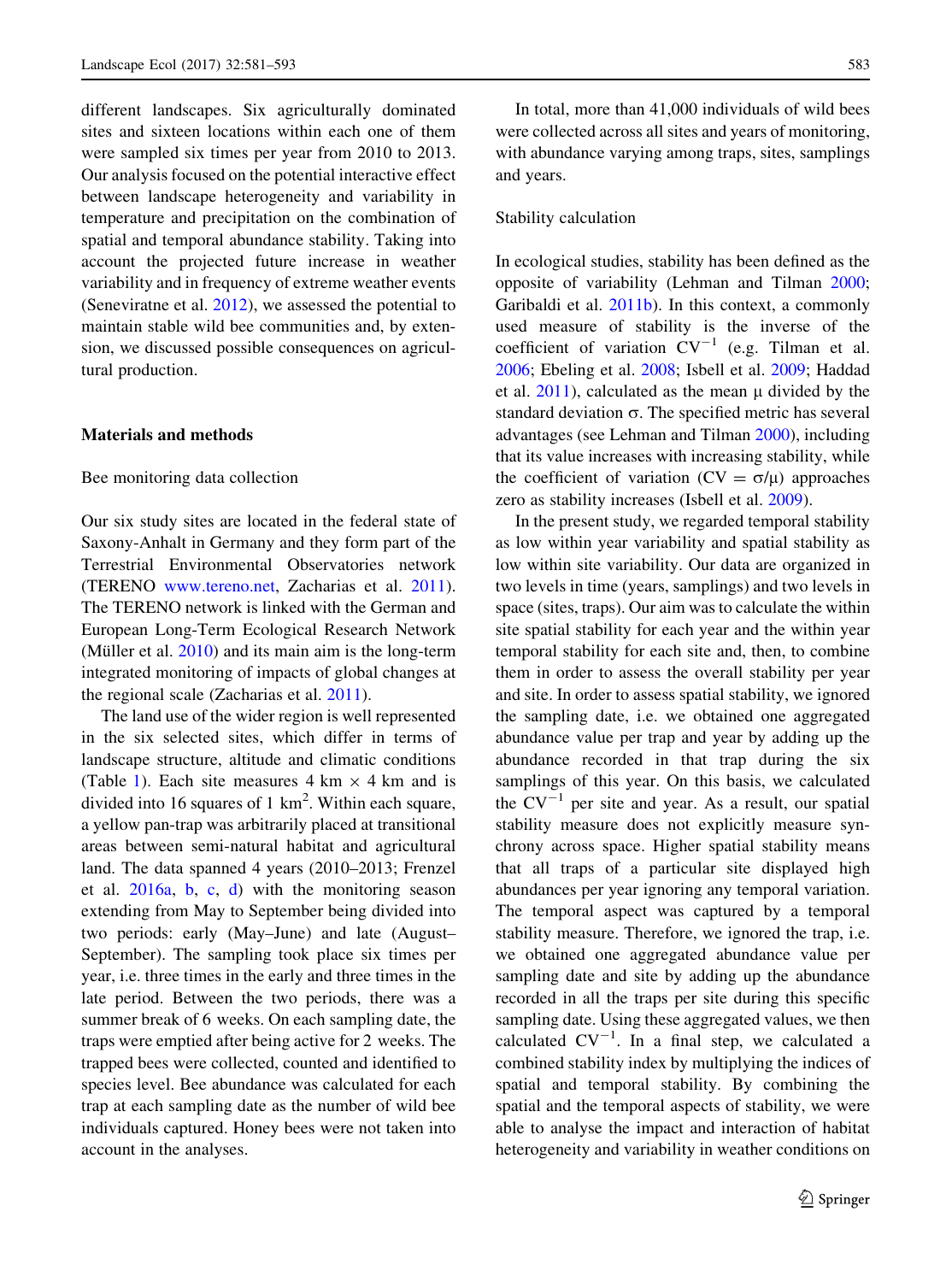| <b>Site</b>  | Elevation      | Mean annual<br>temperature | Mean annual<br>precipitation | Habitat<br>heterogeneity | Wild bee<br>abundance |  |  |  |
|--------------|----------------|----------------------------|------------------------------|--------------------------|-----------------------|--|--|--|
| Friedeburg   | 122 $(\pm 31)$ | $9.66 \ (\pm 0.69)$        | 592 $(\pm 128)$              | 0.35                     | 2730 $(\pm 418)$      |  |  |  |
| Greifenhagen | $270 (\pm 27)$ | $9.27 \ (\pm 0.89)$        | 606 $(\pm 118)$              | 0.24                     | 1014 $(\pm 282)$      |  |  |  |
| Harsleben    | 143 $(\pm 14)$ | $9.56 \ (\pm 0.74)$        | 581 $(\pm 176)$              | 0.34                     | 1652 $(\pm 296)$      |  |  |  |
| Siptenfelde  | 423 $(\pm 31)$ | 7.43 $(\pm 0.76)$          | 646 $(\pm 117)$              | 0.67                     | 1254 $(\pm 948)$      |  |  |  |
| Schafstaedt  | 177 $(\pm 11)$ | 8.83 $(\pm 0.82)$          | 580 $(\pm 101)$              | 0.00                     | 2318 $(\pm 708)$      |  |  |  |
| Wanzleben    | 113 $(\pm 10)$ | 9.68 $(\pm 0.69)$          | 591 $(\pm 130)$              | 0.45                     | 1322 $(\pm 133)$      |  |  |  |
|              |                |                            |                              |                          |                       |  |  |  |

<span id="page-3-0"></span>**Table 1** Mean values  $(\pm 1 \text{ SD})$  of environmental variables and mean wild bee abundance per year for the six study sites in Central Germany

overall stability of wild bee abundance. Our combined index of stability in space and time does not explicitly measure synchrony, but asynchrony will lead to higher values of the index (for a hypothetical example see Appendix S1).

## Landscape data

We used orthorectified aerial photos of the six study sites at a resolution of 20 cm. These photos were converted into digitized habitat maps. The habitat classification followed the EUNIS system up to level 3. More details are provided by Frenzel et al. [\(2015](#page-10-0)).

As a first step, the area of each EUNIS habitat type was measured in circles of 200 m radius around each trap. Then, based on the habitat types' area, we calculated the pairwise dissimilarity among all trap pairs within the same site using the Morisita–Horn dissimilarity index (Horn [1966\)](#page-11-0). Finally, in order to assess habitat heterogeneity at site level, we calculated the mean of the obtained dissimilarity matrix of each site. Higher values of the calculated habitat heterogeneity entail larger variety and higher amount of habitat types within a site, while lower values represent homogeneous agricultural landscapes.

# Weather data

Data on mean daily air temperature and on total daily precipitation were acquired by weather stations of the German Meteorological Service in the vicinity of each one of the six sites. The official weather stations are on average 11.5 km away from the centre of the  $4 \text{ km } \times 4 \text{ km}$  study sites (range between 6 and 25 km). These data were available throughout the years 2010–2013. Mean temperature and total precipitation were calculated for each two-week sampling interval. Then, the coefficient of variation of temperature  $(CV_{temp})$  and the coefficient of variation of precipitation  $(CV<sub>prec</sub>)$  were calculated for each site and year. These variables represent the within year weather variation.

## Statistical analyses

We investigated the combined effect of variation in weather conditions and habitat heterogeneity on the stability of wild bee abundance. To this end, we built two generalized linear mixed effects models (GLMM) with a Gaussian error distribution and a log link function. The use of simple linear mixed effect models was ruled out due to the fact that a logarithmic link function was necessary to properly analyse our continuous and non-negative response variable. The response variable in both models was the stability of wild bee abundance, while random intercepts were allowed for site and year to avoid potential problems of pseudoreplication. The fixed component of the first model included habitat heterogeneity,  $CV_{temp}$  and their interaction, while the fixed effects of the second model were habitat heterogeneity,  $CV<sub>prec</sub>$  and their interaction. The observed variability in precipitation was much higher in comparison to the variability in temperature;  $CV_{temp}$  ranged from 0.12 to 0.21, while  $CV<sub>prec</sub>$  from 0.47 to 0.93 (plus an excluded outlier of 1.24). However, all explanatory variables were standardized and centred (mean  $= 0$ ,  $SD = 1$ ) to obtain coefficient estimates comparable in terms of importance (Quinn and Keough [2002\)](#page-11-0).

Prior to inclusion in the model, the explanatory variables were tested for collinearity by calculating the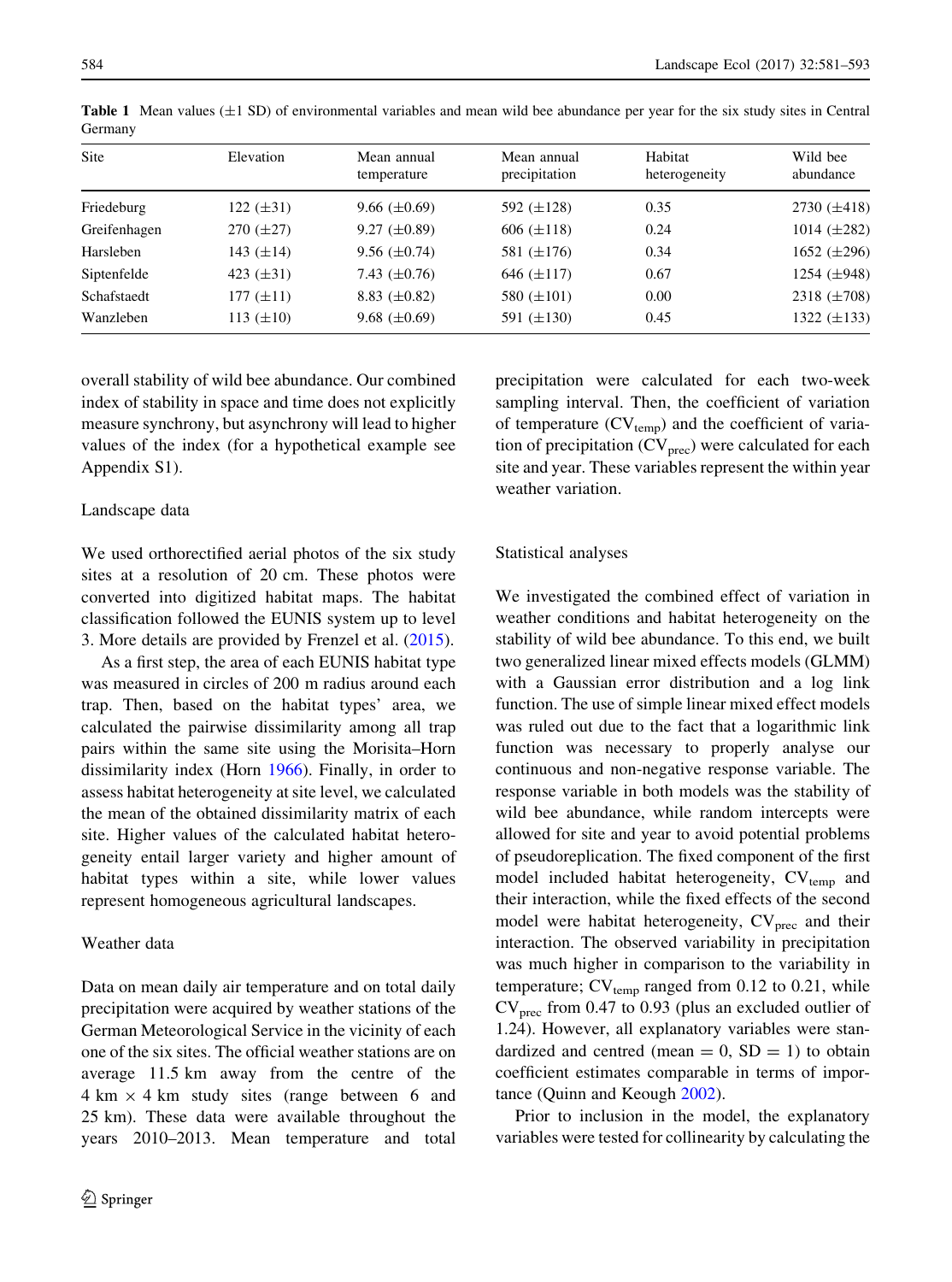Pearson's correlation coefficient for each pair of variables. No high correlation was detected in any case (habitat heterogeneity– $CV_{temp}$ :  $r = -0.05$ ; habitat heterogeneity– $CV_{prec}$ :  $r = 0.07$ ;  $CV_{temp}$ – $CV_{prec}$ :  $r = -0.12$ ; all  $p > 0.05$ ) with the obtained Pearson's r values being much lower than the recommended thresholds of 0.4 or 0.7 (Dormann et al. [2013\)](#page-10-0).

Despite the fact that  $CV_{temp}$  and  $CV_{prec}$  were not correlated, we opted for two separate general models instead of including both variables in one, because of an outlier of  $CV<sub>prec</sub>$ . In one site (Siptenfelde) an exceptionally high value of  $CV<sub>prec</sub>$  was observed in 2012 (see Appendix S2). Applying Grubbs' test (Grubbs [1950](#page-10-0)), this point was identified as an outlier  $(p = 0.02)$  and its exclusion altered the observed relationship. Therefore, this data point was removed from the data set that was used for the development of the model with  $CV<sub>prec</sub>$ . The choice of using two separate models allowed us to maintain this data point in the analysis of  $CV_{temp}$ . As a consequence, the data sets used for the models with  $CV_{temp}$  and  $CV_{prec}$ included 24 and 23 data points, respectively.

Following an extension of Johnson ([2014\)](#page-11-0) to a method suggested by Nakagawa et al. ([2013\)](#page-11-0), we calculated  $R^2$  values in order to assess the amount of data variance explained by each global model. The marginal  $R^2$  ( $R^2_{\text{GLMM(m)}}$ ) represents the variance explained by the fixed effects only, while the conditional  $R^2$  ( $R^2_{\text{GLMM}(c)}$ ) describes the amount of variance explained by both the fixed and random effects.

Subsequently, a multimodel inference approach (Burnham and Anderson [2002\)](#page-10-0) was followed separately for the two global models. The random intercepts for site and year were maintained in all the compared models in order to reflect our experimental design and avoid pseudoreplication. Each one of them was compared with simpler nested models based on second-order Akaike Information Criterion (AICc; corrected for small sample size). In both cases the model with the lowest AICc value was considered the best model and all the models were compared in terms of their difference in AICc value  $(\delta AICc)$  from the best model.

The residuals of our models were checked for spatial autocorrelation by computing Moran's I correlograms (Moran [1950\)](#page-11-0), but none was detected. Additionally, all statistical assumptions for GLMMs were met. All analyses were performed in the

statistical software R v3.2.2 (R Core Team [2015](#page-11-0)). The packages lme4 version 1.1-9 (Bates et al. [2015\)](#page-10-0) and MuMIn version 1.15.1 (Barton [2015](#page-10-0)) were used for the GLMM and the multimodel inference respectively.

## Results

Our results involve two separate sets of candidate models, each one derived from one of the two previously described global models. Thus, the first set includes the global model with the  $CV_{temp}$  and four models that are nested submodels of this global model (Table [2](#page-5-0)), while the second set contains the model with the  $CV<sub>prec</sub>$  and its four nested submodels (Table [3](#page-5-0)).

Regarding the temperature model set, the full model including the interaction between  $CV_{temp}$  and habitat heterogeneity was better supported by our data compared to the simpler models based on their AICc values and model weights (Table [2\)](#page-5-0). This model explained 34.9% of the variance  $(R<sub>GLMM(c)</sub><sup>2</sup>)$ , of which 18.5% was explained by the fixed component  $(R<sub>GLMM(m)</sub><sup>2</sup>)$ . Extracting the variance components of the random effects, we found that site and year explained 4.7 and 15.4% of the total variation, respectively. According to this model, increasing  $CV_{temp}$  decreased the stability of abundance while increasing habitat heterogeneity favoured it. The positive interaction between the two variables indicated that the stability of abundance was particularly negatively affected by varying temperature conditions in homogeneous landscapes, while this effect became less pronounced as landscape heterogeneity increased and finally disappeared in the most heterogeneous landscapes (Fig. [1](#page-8-0)a).

Regarding the second (i.e., precipitation) model set, the full model with the interaction between  $CV<sub>prec</sub>$  and habitat heterogeneity was markedly better supported by our data compared to the simpler models (Table [3](#page-5-0)). This model explained 45.3% of the variance  $(R^2_{\text{GLMM}(c)})$ , of which 25.3% was explained by the fixed component of the model  $(R^2_{\text{GLMM}(m)})$ . The extraction of the variance components showed that site explains 5.7%, while year 21.1% of the total variation. According to this model, the stability of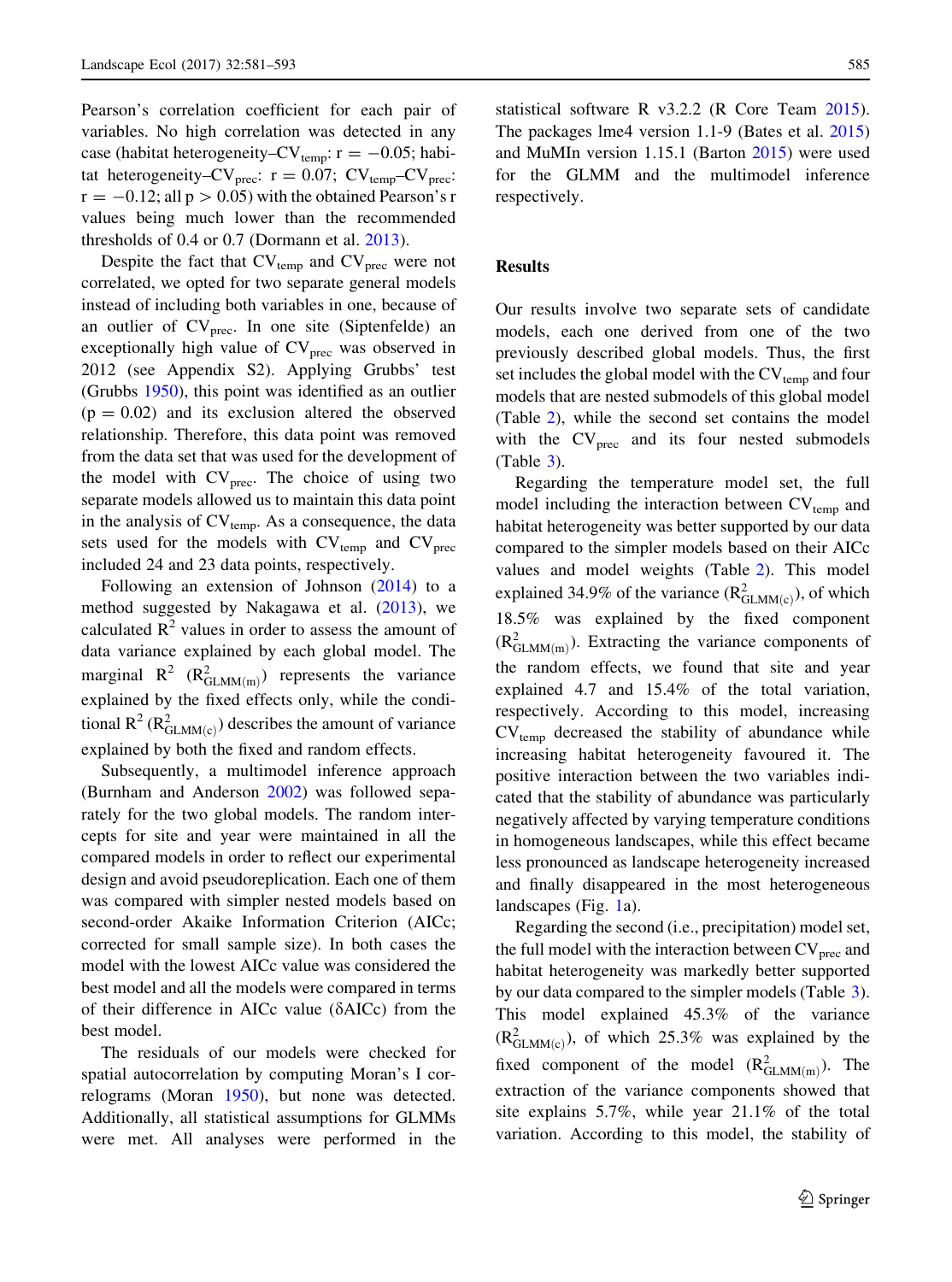| (a)                                 |                     |                       |                       |                                                                     |
|-------------------------------------|---------------------|-----------------------|-----------------------|---------------------------------------------------------------------|
| Model                               | AICc                | $\delta$ AICc         | Akaike weight         | Cumulative weight                                                   |
| $CV_{temp}$ × habitat heterogeneity | 81.83               | 0.00                  | 0.823                 | 0.823                                                               |
| Habitat heterogeneity               | 85.73               | 3.90                  | 0.117                 | 0.940                                                               |
| Null model (intercept only)         | 88.27               | 6.44                  | 0.033                 | 0.973                                                               |
| $CV_{temp}$ + habitat heterogeneity | 89.22               | 7.39                  | 0.020                 | 0.993                                                               |
| $\mathrm{CV}_\mathrm{temp}$         | 91.45               | 9.62                  | 0.007                 | 1.000                                                               |
| (b)                                 |                     |                       |                       |                                                                     |
| Model                               | Intercept           | $CV_{temp}$           | Habitat heterogeneity | Interaction between CV <sub>temp</sub> and<br>habitat heterogeneity |
| $CV_{temp}$ × habitat heterogeneity | $0.83~(\pm 0.24)$   | $-0.19$ ( $\pm$ 0.12) | $0.2~(\pm 0.1)$       | $0.16 \ (\pm 0.04)$                                                 |
| Habitat heterogeneity               | $0.89 \ (\pm 0.21)$ |                       | $0.28~(\pm 0.08)$     |                                                                     |
| Null model (intercept only)         | $0.88~(\pm 0.24)$   |                       |                       |                                                                     |
| $CV_{temp}$ + habitat heterogeneity | $0.89 \ (\pm 0.21)$ | $0.04~(\pm 0.14)$     | $0.28~(\pm 0.08)$     |                                                                     |
| $CV_{temp}$                         | $0.83~(\pm 0.24)$   | $-0.02$ ( $\pm$ 0.12) |                       |                                                                     |

<span id="page-5-0"></span>Table 2 Model set containing  $CV_{temp}$ : (a) Statistics for model comparison, (b) model estimates and standard errors for the variables in the each model explaining bee abundance in six locations in Central Germany

AICc Akaike Information Criterion corrected for small sample size,  $\delta AICc$  difference to best model

Table 3 Model set containing CV<sub>prec</sub>: (a) Statistics for model comparison, (b) model estimates and standard errors for the variables in the each model explaining bee abundance in six locations in Central Germany

| (a)                                   |                     |                      |                          |                                                                     |
|---------------------------------------|---------------------|----------------------|--------------------------|---------------------------------------------------------------------|
| Model                                 | AICc                | $\delta AICc$        | Akaike weight            | Cumulative weight                                                   |
| $CVprec$ × habitat heterogeneity      | 66.14               | 0.00                 | 0.999                    | 0.999                                                               |
| $CVprec$ + habitat heterogeneity      | 80.57               | 14.43                | 0.001                    | 0.999                                                               |
| CV <sub>prec</sub>                    | 81.33               | 15.19                | 0.001                    | 1.000                                                               |
| Habitat heterogeneity                 | 84.03               | 17.89                | 0.000                    | 1.000                                                               |
| Null model (intercept only)           | 86.49               | 20.35                | 0.000                    | 1.000                                                               |
| (b)                                   |                     |                      |                          |                                                                     |
| Model                                 | Intercept           | CV <sub>prec</sub>   | Habitat heterogeneity    | Interaction between CV <sub>prec</sub> and<br>habitat heterogeneity |
| $CVprec \times$ habitat heterogeneity | $0.73~(\pm 0.26)$   | $-0.29 \ (\pm 0.08)$ | $0.14~(\pm 0.09)$        | $-0.29$ ( $\pm 0.05$ )                                              |
| $CVprec$ + habitat heterogeneity      | $0.84~(\pm 0.22)$   | $-0.22 \ (\pm 0.08)$ | $0.24~(\pm 0.09)$        |                                                                     |
| CV <sub>prec</sub>                    | $0.83~(\pm 0.26)$   | $-0.25 \ (\pm 0.08)$ | $\overline{\phantom{0}}$ |                                                                     |
| Habitat heterogeneity                 | $0.89 \ (\pm 0.21)$ | -                    | $0.29$ ( $\pm 0.09$ )    |                                                                     |
| Null model (intercept only)           | $0.89 \ (\pm 0.25)$ | -                    |                          |                                                                     |

AICc Akaike Information Criterion corrected for small sample size,  $\delta AICc$  difference to best model

abundance was also negatively affected by increasing CVprec and positively affected by increasing habitat heterogeneity. However, in this case the interaction term between  $CV<sub>prec</sub>$  and habitat heterogeneity was strongly negative. In heterogeneous landscapes, the stability of abundance was affected by varying precipitation, whereby low variability in precipitation favoured the stability of abundance. However, as habitat heterogeneity decreased, the profit of stable precipitation conditions became lower and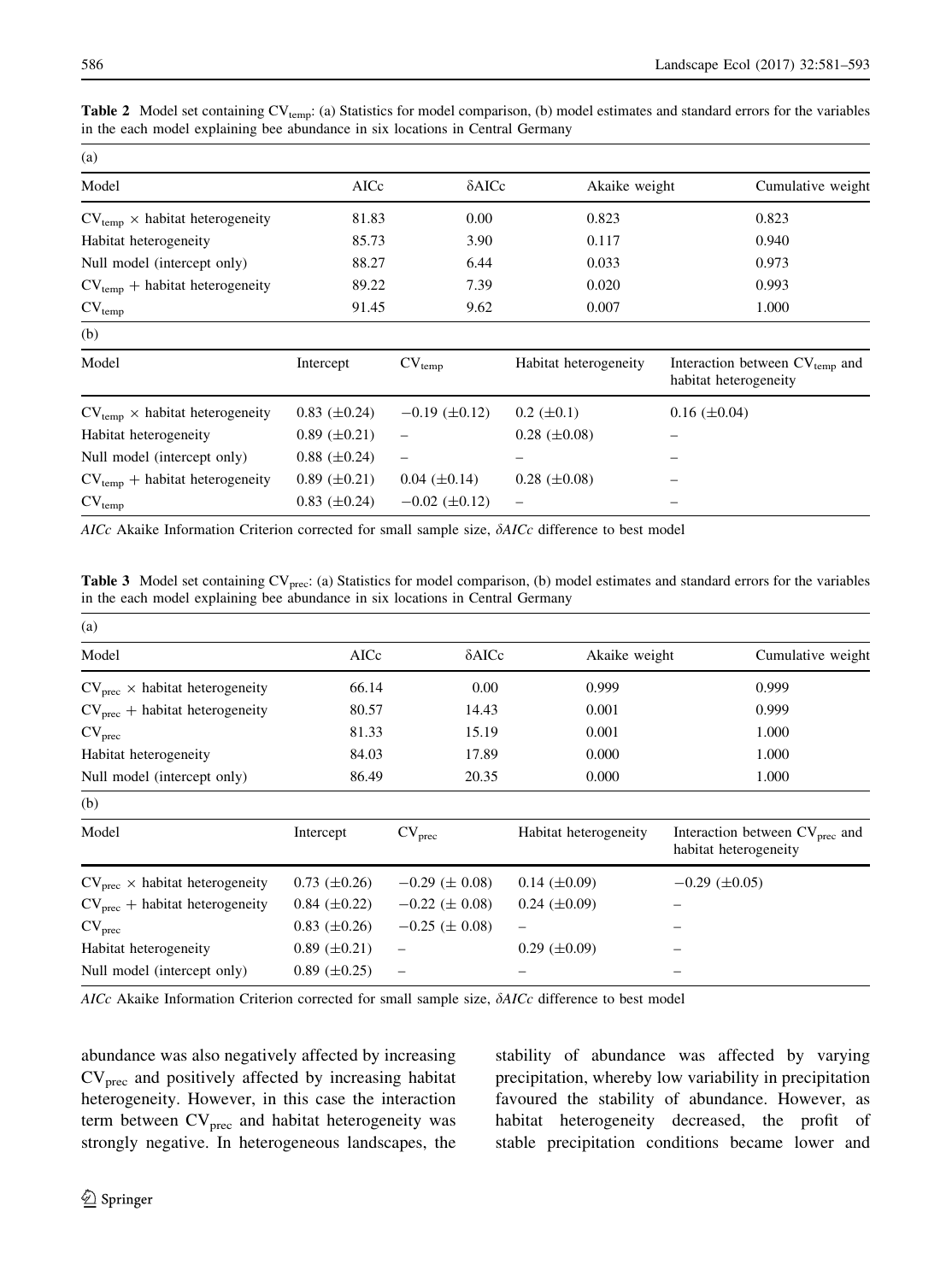finally, in homogeneous landscapes, abundance stability was consistently low irrespective of the  $CV<sub>prec</sub>$ (Fig. [1](#page-8-0)b).

Please note that the difference in scale of the y-axis between the plots in Fig. [1](#page-8-0)a, b is caused by the fact that the plotted values are model predictions obtained by two different models which actually differ in the number of data points used for model parameterization (one outlier excluded for the precipitation model). Further, the high upper range of 20 for stability of bee abundance on the y-axis of plots in Fig. [1b](#page-8-0) is needed to depict the larger values of uncertainty (95% CI) in cases of low variation in precipitation and high values of heterogeneity at the logarithmic axis scale (upper left panel in Fig. [1](#page-8-0)).

## **Discussion**

In the present study, we have demonstrated that landscape heterogeneity increased the stability of wild bee abundance. Additionally, increasing variability in weather conditions led to decreased stability of wild bee abundance. However, we also found strong evidence for interacting effects, suggesting that the impact of weather variability on stability of abundance depended on the landscape structure. This is an indication of synergistic effects between two major effects of global change, namely land use change and increasing weather variability. In this context, our expectation that landscape heterogeneity buffers against increasing weather variability was met for temperature. The impact of increased temperature variability on abundance stability was high in homogeneous landscapes, while it was buffered in heterogeneous ones. Nevertheless, our expectation was not met for precipitation. The impact of changes in precipitation variability on abundance stability was higher in heterogeneous landscapes, while there was no effect in homogeneous landscapes, where bee abundance stability was always low and seemingly limited by other factors than precipitation variability.

According to our findings, the stability of wild bee abundance was negatively affected by high variability in both temperature and precipitation conditions. Temperature and precipitation affect both wild bees and their host plants. More specifically, temperature is a key factor determining the activity of bees (Willmer and Stone [2004;](#page-12-0) Kühsel and Blüthgen [2015](#page-11-0)). At the same time, temperature has an effect on pollinationrelated plant traits, such as the production of nectar and pollen (Scaven and Rafferty [2013](#page-11-0)). For instance, nectar secretion and nectar sugar content have been found to have a hump-shaped relationship with temperature (Petanidou and Smets [1996](#page-11-0); Takkis et al. [2015\)](#page-12-0). Thus, varying temperature conditions lead to alterations in nectar production, composition and concentration (Pacini et al. [2003](#page-11-0)), which in turn have a negative impact on pollinator activity (Kudo and Harder [2005\)](#page-11-0). The altered nectar production may prove insufficient, especially for small pollinators, to counterbalance the increase in metabolic rates and energy demands caused by higher temperatures (Schweiger et al. [2010\)](#page-11-0). Additionally, bee activity is affected by precipitation (Willmer and Stone [2004](#page-12-0)). Water stress can limit the performance of insects (Huberty and Denno [2004](#page-11-0)), while during light and heavy rainfall events, bees are affected to different extents depending on the species (Tuell and Isaacs [2010\)](#page-12-0). Simultaneously, plant availability, plant growth and traits related to pollinator attraction are affected by water availability (Burkle and Runyon [2016\)](#page-10-0). For example, nectar secretion in different plant species has been shown to be reduced under drought conditions (Petanidou and Smets [1996](#page-11-0); Carroll et al. [2001;](#page-10-0) Halpern et al. [2010](#page-11-0)), while intermediate levels of soil moisture have been linked to maximal nectar production (Gillespie et al. [2015\)](#page-10-0). Therefore, the high variability in temperature and precipitation alter the activity patterns of wild bees and the provided floral rewards by the plants, resulting into less stable wild bee abundance over time.

In addition, we found that landscape heterogeneity positively affected stability of wild bee abundance. Landscape heterogeneity is considered beneficial for wild bee abundance and richness (Rundlöf et al. [2008](#page-11-0); Steckel et al. [2014\)](#page-12-0). Moreover, heterogeneous landscapes have been found to promote the stability of insect populations (Kindvall [1996](#page-11-0); Oliver et al. [2010](#page-11-0)). Here, we further demonstrated that habitat heterogeneity buffers the detrimental effect of temperature variability on the stability of wild bee abundance. A possible mechanism could be that habitat heterogeneity provides a variety of resources and microclimates that buffer weather variability and promote population stability (Oliver et al. [2010](#page-11-0)). Homogeneous landscapes provide more similar resources in space, limiting the choices of wild bees when the temperature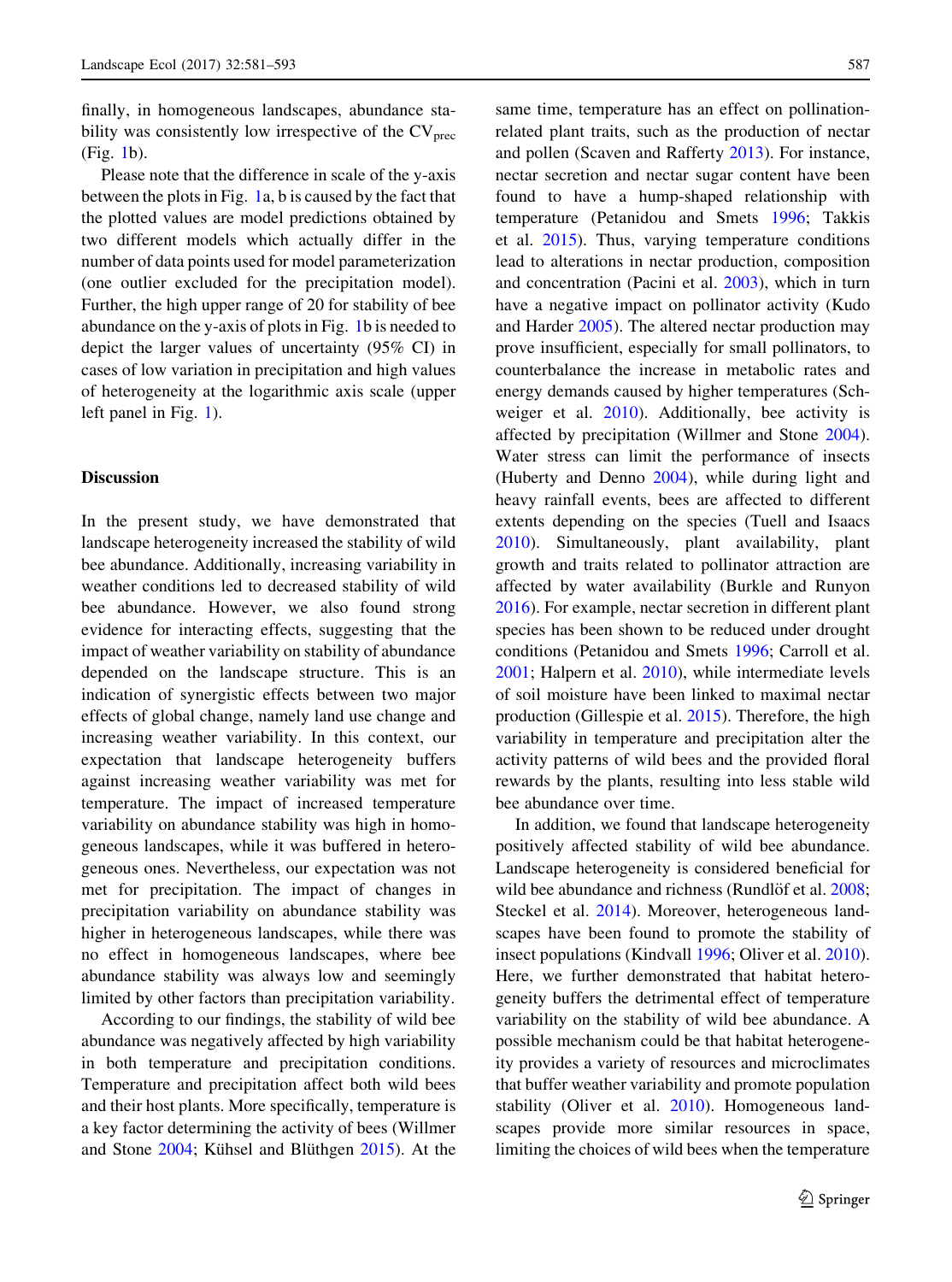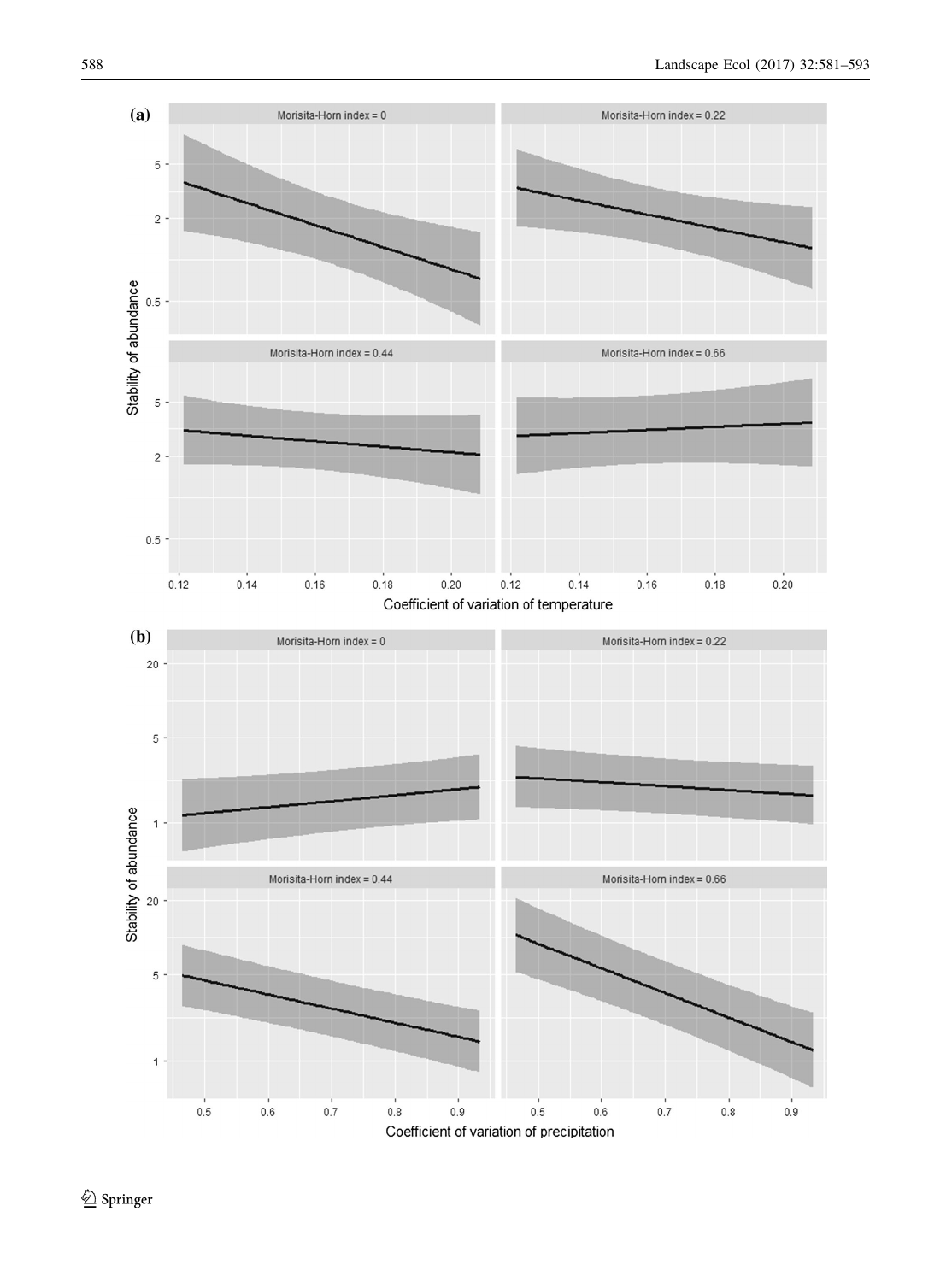<span id="page-8-0"></span>b Fig. 1 Interactive effect of weather variability and landscape heterogeneity on the stability of wild bee abundance in Central Germany. The effect of a increasing temperature variability and of b increasing precipitation variability on stability of abundance (on log-scale) is displayed for four different levels of landscape heterogeneity (mean Morisita–Horn index as a proxy for landscape heterogeneity). Grey bands indicate 95% confidence intervals that represent the confidence in the estimate. Random variation is already accounted for by the random effects

conditions are unfavourable. On the contrary, habitat heterogeneity allows for the utilisation of different resources in space and time, enabling wild bees to forage according to their thermal requirements and increasing the chances of successful breeding. Furthermore, heterogeneous landscapes support functionally diverse plant (Rader et al. [2014\)](#page-11-0) and insect (Gamez-Virues et al. [2015](#page-10-0)) communities, which might favour the stability of wild bee abundance according to the biodiversity insurance hypothesis (Yachi and Loreau [1999;](#page-12-0) Valone and Barber [2008](#page-12-0)). This hypothesis suggests that in changing environments high levels of biodiversity and corresponding high levels of variability in the responses of species to changes or high levels of functional redundancy safeguard ecosystem functioning, such as pollination and synchrony among plants and pollinators (Bartomeus et al. [2013b\)](#page-10-0).

A similar buffering mechanism could be expected to apply to precipitation, as well. Resource heterogeneity of plants and nesting sites in heterogeneous landscapes could contribute to the mitigation of the detrimental effects of highly varying precipitation conditions on wild bee abundance. Nevertheless, this is not the case according to our findings. Presumably, the negative effects of extreme and prolonged dry conditions on both insects (Huberty and Denno [2004\)](#page-11-0) and pollen and nectar plants (e.g. Halpern et al. [2010\)](#page-11-0) might be so strong that landscape heterogeneity cannot act as an adequate buffer. It should also be taken into account that during extreme rainfalls (which would be another cause of increased variability in precipitation in addition to days with prolonged rain) most bees are unable to fly and are bound to stay in their nests (Willmer and Stone [2004](#page-12-0)). Thus, it is probable that even landscape heterogeneity cannot reverse the situation. At the same time, we demonstrate that the stability of wild bee abundance in homogeneous landscapes seems to be constantly low and unaffected

by the variation in precipitation. This finding suggests that in such landscapes the stability of abundance could possibly be limited by other factors such as high levels of population synchronicity (Powney et al. [2010\)](#page-11-0) or highly temporally limited availability of nectar and pollen resources, e.g. as in landscapes dominated by oilseed rape fields (Westphal et al. [2009\)](#page-12-0).

Our findings could have remarkable implications for agricultural production. The fast growing rate of human population requires reliable provision of agricultural goods (Tilman et al. [2011\)](#page-12-0). Animal-pollinated crops are a vital source of micronutrients and pollination decline could further exacerbate malnutrition issues globally (Eilers et al. [2011](#page-10-0); Chaplin-Kramer et al. [2014](#page-10-0)). Increasing pollinator dependence of crops has been linked with decreasing mean and stability of yield and yield growth, suggesting that pollen limitation might disrupt stable agricultural production (Garibaldi et al. [2011a](#page-10-0)). Spatial and temporal variation in pollination may have as a consequence failed fertilisation in particular locations and in different periods, respectively (Garibaldi et al. [2011b](#page-10-0)). Furthermore, the yielding fruit set of pollinator-dependent crops has been found to increase with increasing visitation rate of wild bees (Garibaldi et al. [2013](#page-10-0)), which is, in turn, strongly positively associated with wild bee abundance (Ricketts et al. [2004\)](#page-11-0). In the present study, we showed that the stability of wild bee abundance in space and time depends on the variability of weather conditions. Taking into account the links established above, stable wild bee abundance can be related to stable visitation rate and, thus, to stable agricultural production of pollinator dependent crops. In light of this, we raise concern regarding the stability of crop production and its consequences for prices, security and diversity of food, since pollinator loss could lead to alterations in several aspects of food production, e.g. quantity, quality, availability, nutritional content (Jha et al. [2013\)](#page-11-0).

Additionally, our findings are of great relevance to the imminent impact of climate change on pollinators. Despite the fact that climate change is expected to have an impact on weather means, variability and extremes (Rummukainen [2012](#page-11-0)), most of the studies that investigate potential impacts of climate change on biodiversity focus only on changes in mean conditions. Nevertheless, recent studies have shown that changes in climatic variability, although understudied,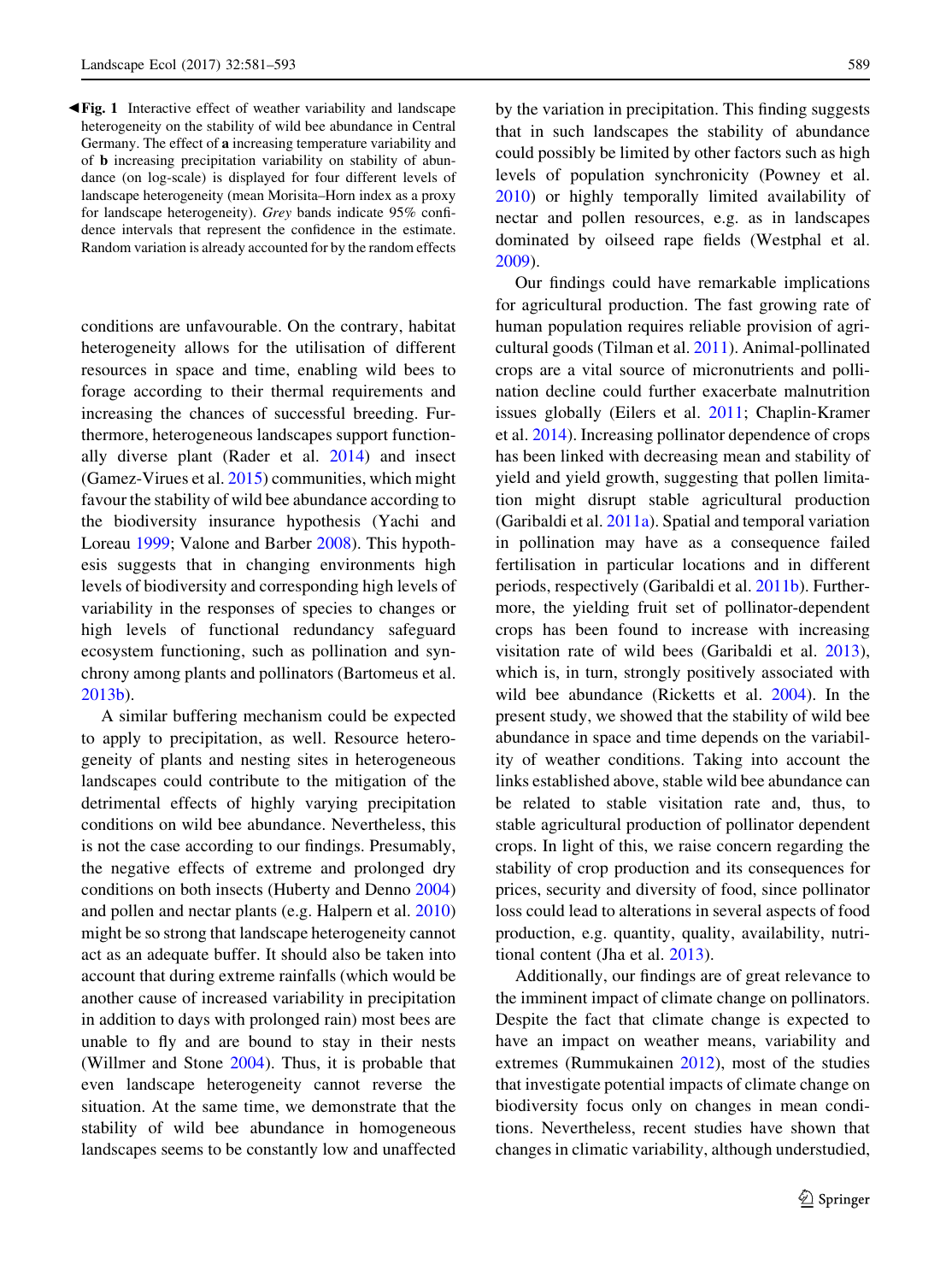<span id="page-9-0"></span>could affect both plants (Reyer et al. [2013\)](#page-11-0) and insects (Vasseur et al. [2014\)](#page-12-0). In Central Europe the warm days have increased since 1950 and their frequency and intensity is predicted to further increase until the end of the twenty first century (Seneviratne et al. [2012\)](#page-11-0).These changes could alter the observed patterns of temperature variability, posing dangers to wild bees, especially in homogeneous landscapes.

The positive aspects of our findings are the noteworthy management opportunities that arise. Given that agricultural landscapes can be manipulated (e.g. by creating new habitat patches) or conservation priority can be given to already heterogeneous landscapes (i.e. by focusing protection efforts on them), our findings provide a straightforward way to address the problems caused to pollinators by the imminent increase in temperature variability. In this context, it would be beneficial to promote the goal of increasing landscape heterogeneity of agricultural landscapes in policies such as the Common Agricultural Policy and the Green Infrastructure Strategy of the European Union and other national conservation strategies. However, please note that our data support the finding that heterogeneity can buffer effects of increasing variability in temperature only up to a certain extent. The reason for this limitation lies in the difference between the range of  $CV_{temp}$  and  $CV_{prec}$ . In the context of our study we observed high precipitation variability, but this was not the case for temperature variability that only ranged from low to moderate. Therefore, we cannot infer from our results whether landscape heterogeneity would also be beneficial under extremely varying temperature conditions and whether it could actually buffer effects of extreme events like heatwaves.

On the other hand, our study highlights a worrisome prospect about wild bees under changing precipitation patterns. Although there is more uncertainty in the projections of the precipitation models than in those of the temperature models (Flato et al. [2013](#page-10-0)), heavy precipitation and drought events are considered to have increased in parts of central Europe since 1950 and they are projected to further increase during the twenty first century (Seneviratne et al. [2012](#page-11-0)). Such alternations between extreme conditions could result in higher variability in precipitation along a year, which, as shown here, could be detrimental to the stability of wild bee abundance irrespective of the landscape structure. Increasing frequency of drought events could be perilous for the resilience of pollinators in agricultural landscapes, potentially threatening the production of bee-pollinated crops. Thus, although heterogeneous landscapes still support stability of wild bee abundance under less variable precipitation conditions, landscape heterogeneity should not be considered a one-size-fits-all solution. The role of precipitation should not be neglected, especially since Straka et al. [\(2014](#page-12-0)) demonstrated that the life span of bees is more strongly affected by precipitation than by temperature. Thus, there is a need to develop alternative measures in order to moderate the consequences of increasing precipitation variability on wild bees and promote stable wild bee populations.

Here, we showed that landscape heterogeneity counterbalances the decrease in wild bee abundance stability caused by high temperature variability. Furthermore, heterogeneous landscapes, in contrast to homogeneous ones, enhance wild bee abundance stability in years with low precipitation variability. The abovementioned findings highlight that increasing and/or maintaining landscape heterogeneity is an appealing conservation measure that could benefit pollinator populations and possibly safeguard agricultural production especially under climate change. Nevertheless, we also demonstrated that although heterogeneous landscapes are more likely to maintain stable abundance of wild bees during years with low variability in precipitation compared to homogeneous ones, increasing landscape heterogeneity is not useful as a mitigation action against highly varying precipitation. Given the alarming reports about the imminent increase in precipitation variability and the effect of precipitation on pollinator survival and activity, the need to develop alternatives to the commonly suggested measure of increase in landscape heterogeneity becomes imperative.

Acknowledgements We thank Frank Creutzburg for identifying all bee specimens. This study was funded by the ERA-Net BiodivERsA, with the national funder BMBF, through the project BIODIVERSA/0003/2011.

#### References

Aguirre-Gutiérrez J, Biesmeijer JC, van Loon EE, Reemer M, WallisDeVries MF, Carvalheiro LG (2015) Susceptibility of pollinators to ongoing landscape changes depends on landscape history. Divers Distrib 21(10):1129–1140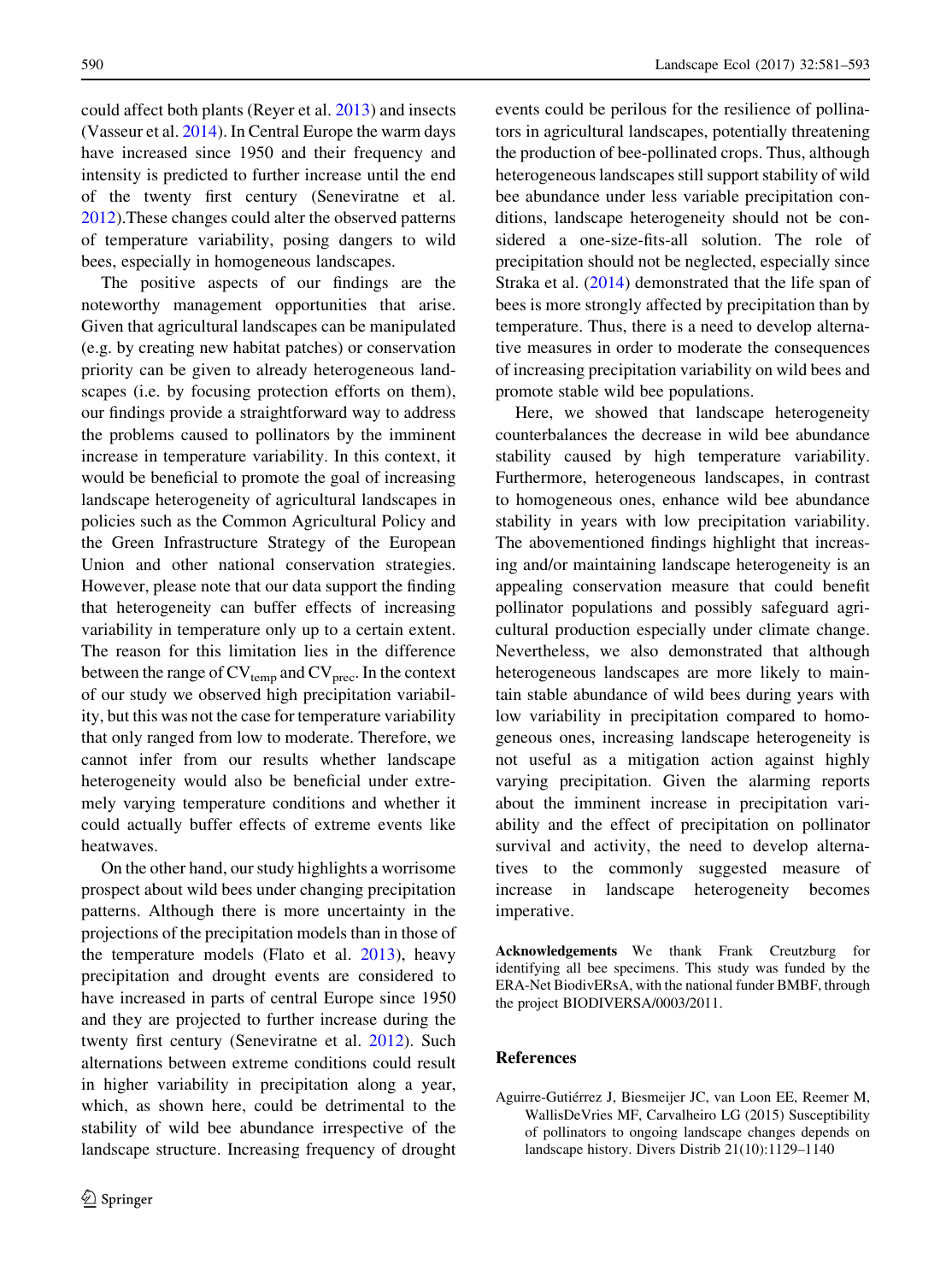- <span id="page-10-0"></span>Aizen MA, Garibaldi LA, Cunningham SA, Klein AM (2008) Long-term global trends in crop yield and production reveal no current pollination shortage but increasing pollinator dependency. Curr Biol 18(20):1572–1575
- Bartomeus I, Ascher JS, Gibbs J, Danforth BN, Wagner DL, Hedtke SM, Winfree R (2013a) Historical changes in northeastern US bee pollinators related to shared ecological traits. Proc Natl Acad Sci USA 110(12):4656–4660
- Bartomeus I, Park MG, Gibbs J, Danforth BN, Lakso AN, Winfree R (2013b) Biodiversity ensures plant-pollinator phenological synchrony against climate change. Ecol Lett 16(11):1331–1338
- Barton K (2015) MuMIn: multi-model inference. R package version 1.12.1. [http://CRAN.R-project.org/package=](http://CRAN.R-project.org/package%3dMuMIn) [MuMIn](http://CRAN.R-project.org/package%3dMuMIn)
- Bates D, Maechler M, Bolker B, Walker S (2015) lme4: linear mixed-effects models using Eigen and S4. R package version 1.1-9. [https://CRAN.R-project.org/package=lme4](https://CRAN.R-project.org/package%3dlme4)
- Biesmeijer JC, Roberts SP, Reemer M, Ohlemüller R, Edwards M, Peeters T, Schaffers AP, Potts SG, Kleukers R, Thomas CD, Settele J (2006) Parallel declines in pollinators and insect-pollinated plants in Britain and the Netherlands. Science 313(5785):351–354
- Blüthgen N, Klein A-M (2011) Functional complementarity and specialisation: the role of biodiversity in plant–pollinator interactions. Basic Appl Ecol 12(4):282–291
- Burkle LA, Runyon JB (2016) Drought and leaf herbivory influence floral volatiles and pollinator attraction. Glob Change Biol 22(4):1644–1654
- Burnham KP, Anderson DR (2002) Model selection and multimodel inference: a practical information-theoretical approach. Springer, Berlin
- Carroll AB, Pallardy SG, Galen C (2001) Drought stress, plant water status, and floral trait expression in fireweed, Epilobium angustifolium (Onagraceae). Am J Bot 88(3):438–446
- Chaplin-Kramer R, Dombeck E, Gerber J, Knuth KA, Mueller ND, Mueller M, Ziv G, Klein AM (2014) Global malnutrition overlaps with pollinator-dependent micronutrient production. Proc R Soc Lond B 267:1149–1152
- Dormann CF, Elith J, Bacher S, Buchmann C, Carl G, Carre´ G, Marquéz JR, Gruber B, Lafourcade B, Leitão PJ, Münkemüller T, McClean C, Osborne PE, Reineking B, Schröder B, Skidmore AK, Zurell D, Lautenbach S (2013) Collinearity: a review of methods to deal with it and a simulation study evaluating their performance. Ecography 36(1):27–46
- Eilers EJ, Kremen C, Smith Greenleaf S, Garber AK, Klein A-M (2011) Contribution of pollinator-mediated crops to nutrients in the human food supply. PLoS ONE 6(6):e21363
- Flato G, Marotzke J, Abiodun B, Braconnot P, Chou SC, Collins WJ, Cox P, Driouech F, Emori S, Eyring V, Forest C (2013) Evaluation of Climate Models. In: Stocker TF, Qin D, Plattner G-K, Tignor M, Allen SK, Doschung J, Nauels A, Xia Y, Bex V, Midgley PM (eds) Climate change 2013: the physical science basis. Contribution of Working Group I to the fifth assessment report of the Intergovernmental Panel on Climate Change. Cambridge University Press, Cambridge
- Frenzel M, Everaars J, Schweiger O (2015) Bird communities in agricultural landscapes: what are the current drivers of temporal trends? Ecol Indic 65:113–121
- Frenzel M, Preiser C, Creutzburg F (2016a) Wild bee monitoring in six agriculturally dominated landscapes of Saxony-Anhalt (Germany) in 2010. Helmholtz Centre for Environmental Research UFZ, Leipzig. doi[:10.1594/](http://dx.doi.org/10.1594/PANGAEA.864790) [PANGAEA.864790](http://dx.doi.org/10.1594/PANGAEA.864790)
- Frenzel M, Preiser C, Dussl F, Höhne R, Nickels V, Creutzburg F (2016b) Wild bee monitoring in six agriculturally dominated landscapes of Saxony-Anhalt (Germany) in 2013. Helmholtz Centre for Environmental Research UFZ, Leipzig. doi:[10.1594/PANGAEA.865097](http://dx.doi.org/10.1594/PANGAEA.865097)
- Frenzel M, Preiser C, Höhne R, Nickels V, Creutzburg F (2016c) Wild bee monitoring in six agriculturally dominated landscapes of Saxony-Anhalt (Germany) in 2012. Helmholtz Centre for Environmental Research UFZ, Leipzig. doi[:10.1594/PANGAEA.865038](http://dx.doi.org/10.1594/PANGAEA.865038)
- Frenzel M, Preiser C, Nickels V, Creutzburg F (2016d) Wild bee monitoring in six agriculturally dominated landscapes of Saxony-Anhalt (Germany) in 2011. Helmholtz Centre for Environmental Research UFZ, Leipzig. doi[:10.1594/](http://dx.doi.org/10.1594/PANGAEA.864907) [PANGAEA.864907](http://dx.doi.org/10.1594/PANGAEA.864907)
- Gallai N, Salles J-M, Settele J, Vaissière BE (2009) Economic valuation of the vulnerability of world agriculture confronted with pollinator decline. Ecol Econ 68(3):810–821
- Gámez-Virués S, Perović DJ, Gossner MM, Börschig C, Blüthgen N, de Jong H, Simons NK, Klein AM, Krauss J, Maier G, Scherber C (2015) Landscape simplification filters species traits and drives biotic homogenization. Nat Commun 6:8568
- Garibaldi LA, Aizen MA, Klein AM, Cunningham SA, Harder LD (2011a) Global growth and stability of agricultural yield decrease with pollinator dependence. Proc Natl Acad Sci USA 108(14):5909–5914
- Garibaldi LA, Steffan-Dewenter I, Kremen C, Morales JM, Bommarco R, Cunningham SA, Carvalheiro LG, Chacoff NP, Dudenhoeffer JH, Greenleaf SS, Holzschuh A (2011b) Stability of pollination services decreases with isolation from natural areas despite honey bee visits. Ecol Lett 14(10):1062–1072
- Garibaldi LA, Steffan-Dewenter I, Winfree R, Aizen MA, Bommarco R, Cunningham SA, Kremen C, Carvalheiro LG, Harder LD, Afik O, Bartomeus I (2013) Wild pollinators enhance fruit set of crops regardless of honey bee abundance. Science 339:1608–1611
- Gillespie S, Long R, Williams N (2015) Indirect effects of field management on pollination service and seed set in hybrid onion seed production. J Econ Entomol 108(6):2511–2517
- González-Varo JP, Biesmeijer JC, Bommarco R, Potts SG, Schweiger O, Smith HG, Steffan-Dewenter I, Szentgyörgyi H, Woyciechowski M, Vilà M (2013) Combined effects of global change pressures on animal-mediated pollination. Trends Ecol Evol 28(9):524–530
- Grubbs FE (1950) Sample criteria for testing outlying observations. Ann Math Stat 21(1):27–58
- Haddad NM, Crutsinger GM, Gross K, Haarstad J, Tilman D (2011) Plant diversity and the stability of foodwebs. Ecol Lett 14(1):42–46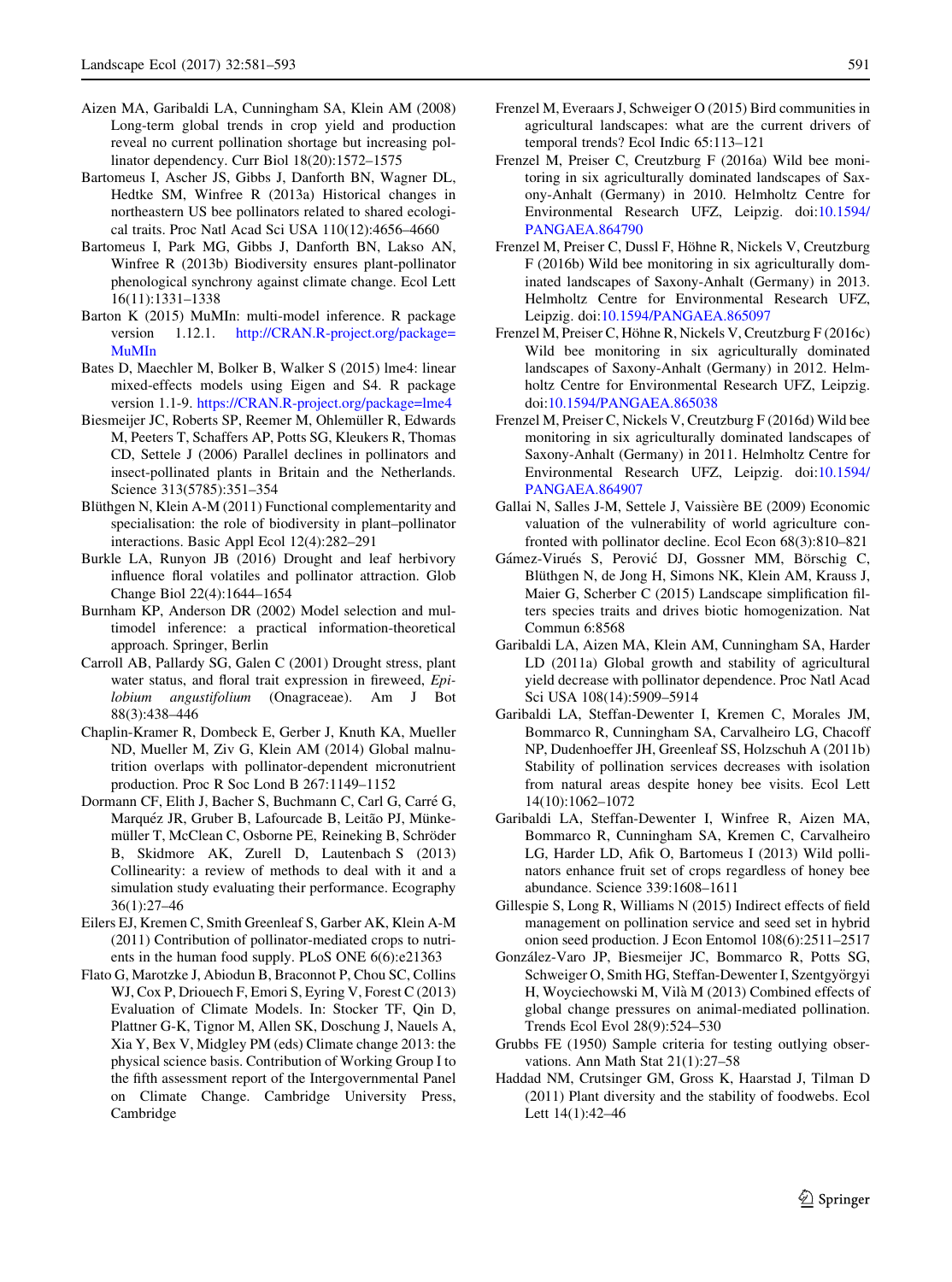- <span id="page-11-0"></span>Halpern SL, Adler LS, Wink M (2010) Leaf herbivory and drought stress affect floral attractive and defensive traits in Nicotiana quadrivalvis. Oecologia 163(4):961–971
- Horn HS (1966) Measurement of overlap in comparative ecological studies. Am Nat 100(914):419–424
- Huberty AF, Denno RF (2004) Plant water stress and its consequences for herbivorous insects: a new synthesis. Ecology 85(5):1383–1398
- Isbell FI, Polley HW, Wilsey BJ (2009) Biodiversity, productivity and the temporal stability of productivity: patterns and processes. Ecol Lett 12(5):443–451
- Jha S, Burkle L, Kremen C (2013) Vulnerability of pollination ecosystem services. Climate vulnerability: Understanding and addressing threats to essential resources. pp. 117–128
- Johnson PC (2014) Extension of Nakagawa & Schielzeth's to random slopes models. Methods Ecol Evol 5(9):944–946
- Kerr JT, Pindar A, Galpern P, Packer L, Potts SG, Roberts SM, Rasmont P, Schweiger O, Colla SR, Richardson LL, Wagner DL (2015) Climate change impacts on bumblebees converge across continents. Science 349(6244):177–180
- Kindvall O (1996) Habitat heterogeneity and survival in bush cricket metapopulation. Ecology 77(1):207–214
- Kleijn D, Winfree R, Bartomeus I, Carvalheiro LG, Henry M, Isaacs R, Klein AM, Kremen C, M'gonigle LK, Rader R, Ricketts TH (2015) Delivery of crop pollination services is an insufficient argument for wild pollinator conservation. Nat Commun 6:7414
- Klein A-M (2009) Nearby rainforest promotes coffee pollination by increasing spatio-temporal stability in bee species richness. For Ecol Manag 258(9):1838–1845
- Klein AM, Vaissiere BE, Cane JH, Steffan-Dewenter I, Cunningham SA, Kremen C, Tscharntke T (2007) Importance of pollinators in changing landscapes for world crops. Proc R Soc B 274(1608):303–313
- Kudo G, Harder LD (2005) Floral and inflorescence effects on variation in pollen removal and seed production among six legume species. Funct Ecol 19(2):245–254
- Kühsel S, Blüthgen N (2015) High diversity stabilizes the thermal resilience of pollinator communities in intensively managed grasslands. Nat Commun 6:7989
- Lehman CL, Tilman D (2000) Biodiversity, stability, and productivity in competitive communities. Am Nat 156(5):534–552
- Lobell DB, Schlenker W, Costa-Roberts J (2011) Climate trends and global crop production since 1980. Science 333:616–620
- Mallinger RE, Gratton C, Diekötter T (2015) Species richness of wild bees, but not the use of managed honeybees, increases fruit set of a pollinator-dependent crop. J Appl Ecol 52(2):323–330
- Moran PAP (1950) Notes on continuous stochastic phenomena. Biometrika 37:17–33
- Müller F, Baessler C, Schubert H, Klotz S (2010) Long-term ecological research: between theory and application. Springer, Dordrecht
- Nakagawa S, Schielzeth H, O'Hara RB (2013) A general and simple method for obtaining R2 from generalized linear mixed-effects models. Methods Ecol Evol 4(2):133–142
- Oliver TH, Brereton T, Roy DB (2013) Population resilience to an extreme drought is influenced by habitat area and fragmentation in the local landscape. Ecography 36(5):579–586
- Oliver TH, Marshall HH, Morecroft MD, Brereton T, Prudhomme C, Huntingford C (2015) Interacting effects of climate change and habitat fragmentation on droughtsensitive butterflies. Nat Clim Change 5:941–945
- Oliver TH, Morecroft MD (2014) Interactions between climate change and land use change on biodiversity: attribution problems, risks, and opportunities. Wiley Interdiscip Rev 5(3):317–335
- Oliver T, Roy DB, Hill JK, Brereton T, Thomas CD (2010) Heterogeneous landscapes promote population stability. Ecol Lett 13(4):473–484
- Pacini E, Nepi M, Vasprini JL (2003) Nectar biodiversity: a short review. Plant Syst Evol 238:7–21
- Petanidou T, Smets E (1996) Does temperature stress induce nectar secretion in Mediterranean plants? New Phytol 133:513–518
- Piessens K, Adriaens D, Jacquemyn H, Honnay O (2009) Synergistic effects of an extreme weather event and habitat fragmentation on a specialised insect herbivore. Oecologia 159(1):117–126
- Powney GD, Roy DB, Chapman D, Oliver TH (2010) Synchrony of butterfly populations across species' geographic ranges. Oikos 119(10):1690–1696
- Quinn GP, Keough MJ (2002) Experimental design and data analysis for biologists. Cambridge University Press, Cambridge
- R Core Team (2015) R: a language and environment for statistical computing. R Foundation for Statistical Computing, Vienna
- Rader R, Birkhofer K, Schmucki R, Smith HG, Stjernman M, Lindborg R (2014) Organic farming and heterogeneous landscapes positively affect different measures of plant diversity. J Appl Ecol 51(6):1544–1553
- Reyer CP, Leuzinger S, Rammig A, Wolf A, Bartholomeus RP, Bonfante A, de Lorenzi F, Dury M, Gloning P, Abou Jaoudé R, Klein T (2013) A plant's perspective of extremes: terrestrial plant responses to changing climatic variability. Glob Change Biol 19(1):75–89
- Ricketts TH, Daily GC, Ehrlich PR, Michener CD (2004) Economic value of tropical forest to coffee production. Proc Natl Acad Sci USA 101(34):12579–12582
- Rummukainen M (2012) Changes in climate and weather extremes in the 21st century. Wiley Interdiscip Rev 3(2):115–129
- Rundlöf M, Nilsson H, Smith HG (2008) Interacting effects of farming practice and landscape context on bumble bees. Biol Conserv 141(2):417–426
- Scaven VL, Rafferty NE (2013) Physiological effects of climate warming on flowering plants and insect pollinators and potential consequences for their interactions. Curr Zool 59(3):418–426
- Schweiger O, Biesmeijer JC, Bommarco R, Hickler T, Hulme PE, Klotz S, Kühn I, Moora M, Nielsen A, Ohlemüller R, Petanidou T (2010) Multiple stressors on biotic interactions: how climate change and alien species interact to affect pollination. Biol Rev 85(4):777–795
- Seneviratne SI, Nicholls N, Easterling D, Goodess CM, Kanae S, Kossin J, Luo Y, Marengo J, McInnes K, Rahimi M, Reichstein M (2012) Changes in climate extremes and their impacts on the natural physical environment. In: Managing the risks of extreme events and disasters to advance climate